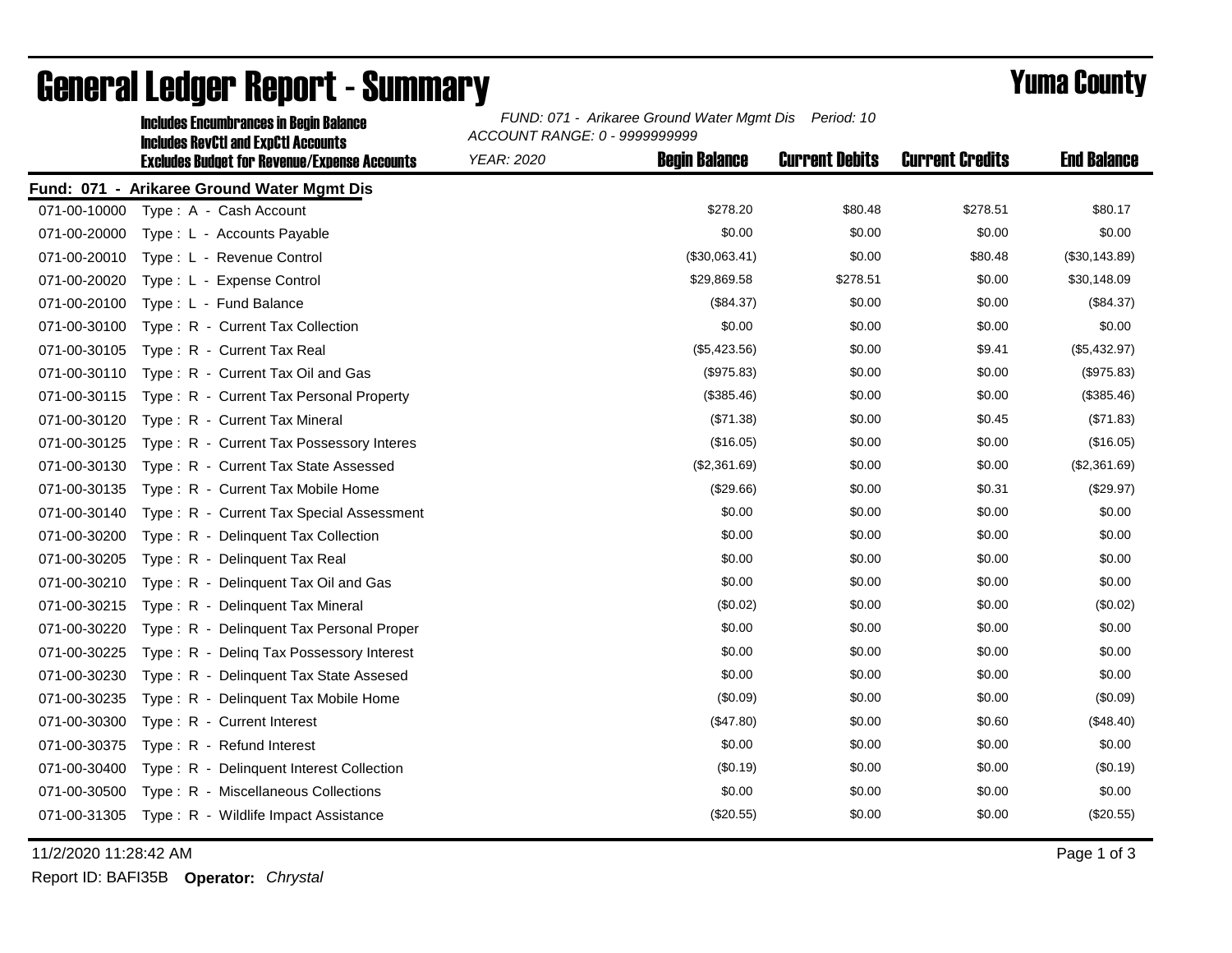|              | <b>Includes Encumbrances in Begin Balance</b><br>Includes RevCtI and ExpCtI Accounts |                                              | FUND: 071 - Arikaree Ground Water Mgmt Dis Period: 10<br>ACCOUNT RANGE: 0 - 9999999999 |                             |                       |                                  |                    |
|--------------|--------------------------------------------------------------------------------------|----------------------------------------------|----------------------------------------------------------------------------------------|-----------------------------|-----------------------|----------------------------------|--------------------|
|              |                                                                                      | Excludes Budget for Revenue/Expense Accounts | <b>YEAR: 2020</b>                                                                      | <b>Begin Balance</b>        | <b>Current Debits</b> | <b>Current Credits</b>           | <b>End Balance</b> |
|              |                                                                                      | Fund: 071 - Arikaree Ground Water Mgmt Dis   |                                                                                        |                             |                       |                                  |                    |
| 071-00-32100 |                                                                                      | Type: R - Transfers In                       |                                                                                        | \$0.00                      | \$0.00                | \$0.00                           | \$0.00             |
| 071-00-33000 |                                                                                      | Type: R - Auto Tax B Collection              |                                                                                        | (\$554.53)                  | \$0.00                | \$60.16                          | (\$614.69)         |
| 071-00-33100 |                                                                                      | Type: R - Auto Tax A & F Collection          |                                                                                        | (\$199.97)                  | \$0.00                | \$9.55                           | (\$209.52)         |
| 071-00-38000 |                                                                                      | Type: R - Pump Assessment                    |                                                                                        | (\$19,976.63)               | \$0.00                | \$0.00                           | (\$19,976.63)      |
| 071-00-49100 |                                                                                      | Type: X - Treasurer Fees                     |                                                                                        | \$860.18                    | \$0.31                | \$0.00                           | \$860.49           |
| 071-00-49401 |                                                                                      | Type: X - Transfer Out                       |                                                                                        | \$0.00                      | \$0.00                | \$0.00                           | \$0.00             |
| 071-00-49500 |                                                                                      | Type: X - Checks Written / ACH Transfer      |                                                                                        | \$29,009.40                 | \$278.20              | \$0.00                           | \$29,287.60        |
|              |                                                                                      | Fund: 071 - Arikaree Ground Water Mgmt Dis   |                                                                                        | (\$193.83)<br>Totals :      | \$637.50              | \$439.47                         | \$4.20             |
|              |                                                                                      | <b>Total Fund Revenues:</b>                  | \$80.48                                                                                | <b>Total Fund Expenses:</b> | \$278.51              | <b>Net Revenue Over Expense:</b> | (\$198.03)         |

## General Ledger Report - Summary **Example 2018** Yuma County